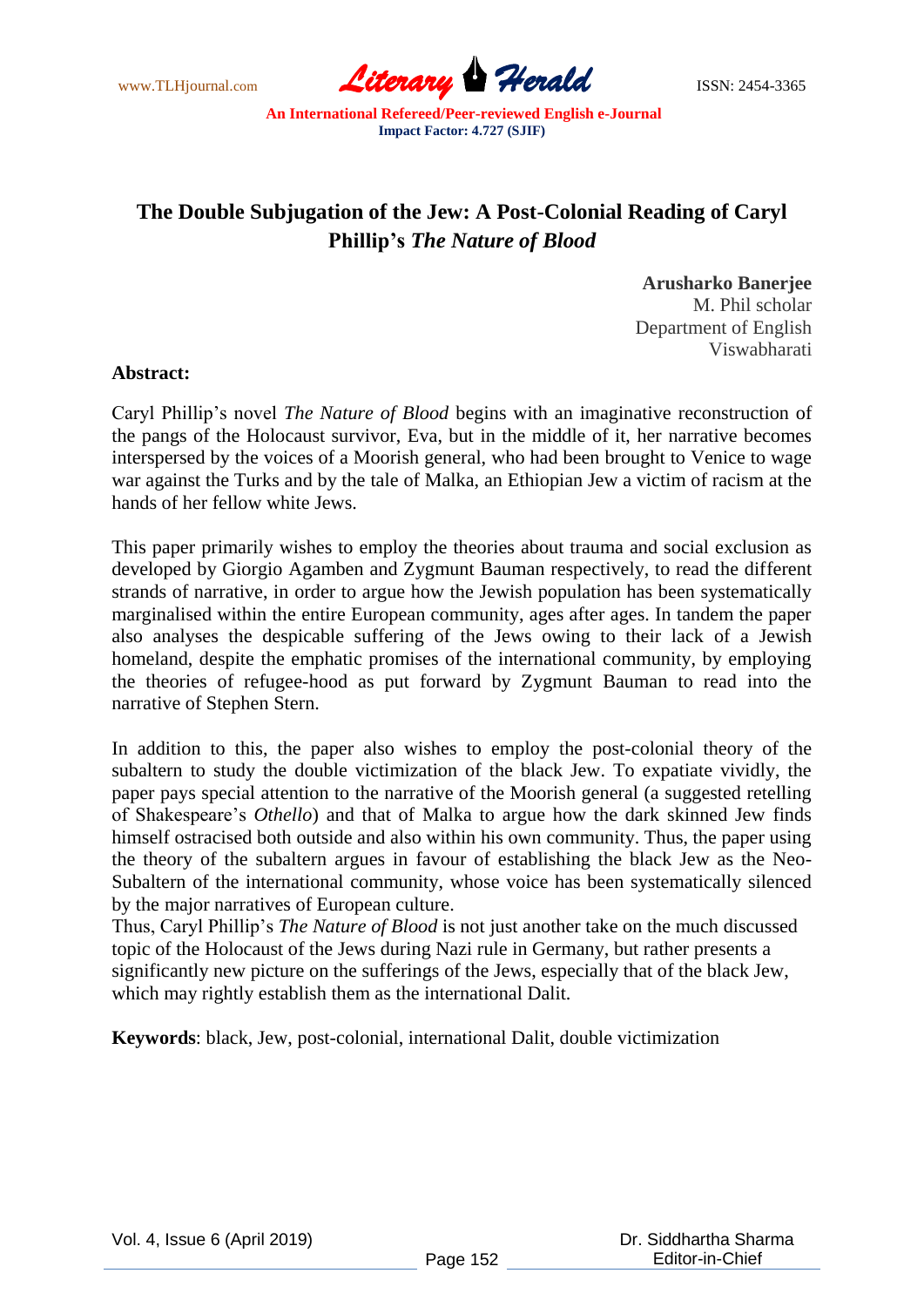www.TLHjournal.com **Literary Herald Herald ISSN: 2454-3365** 

That Antisemitic leanings had been ever present in Europe can be easily testified to, if one simply takes a cursory look at the Jewish religious calendar "where several holidays" memorialize the hostility of various groups in the Ancient world towards Jews: Passover (Egyptians); Purim (Persians), Chanukah (Greeks); Tisha b'Av (Babylonians and Romans)." (Beller 11) Read in this light he monstrosity of the Holocaust that was unleashed upon the Jews during 20<sup>th</sup> Century Germany can only be argued as natural. In this regard, Zygmunt Bauman argues that the Holocaust was only the most logical outcome of the rugged individualism as promoted by modernism, as he states:

―the Holocaust was not an antithesis of modern civilization and everything (or so we like to think) it stands for. We suspect (even if we refuse to admit it) that the Holocaust could merely have uncovered another face of the same modern society whose other, more familiar, face we so admire. And that the two faces are perfectly comfortably attached to the same body. What we perhaps fear most, is that each of the two faces can no more exist without the other than can the two sides of a coin." (Bauman 7)

Bauman, goes further to argue that it was the efficient functioning of the modern bureaucratic system that made the perpetration of this genocide quite different from all else. Bauman states, that the entire bureaucracy of the Nazi regime had successfully turned itself into an "organised society in one of special roles", that of finding a means for Hitler's "Final Solution", and thereby it had adapted from the army "the military precision, discipline and callousness" of destruction, the profit-making and "pennysaving" emphasis from the modern industries in tandem with the "factory-like efficiency of the killing centres", while the "party contributed to the entire apparatus an 'idealism', a sense of 'mission', and a notion of history-making...". (Bauman 14) Bauman thus rightly compares the herding of the Jews into the boxcars and being transported to the concentration camps spread across the whole of Germany as similar to the transportation of coals to factories, only in this case it were live human being who were ruthlessly fed into the gas chambers and later burned in the mass ovens. According to Bauman, this ―technical-administrative success of the Holocaust was due in part to the skilful utilization of ‗moral sleeping pills' made available by modern bureaucracy and technology‖ (Bauman 26), wherein the victims being located far away from the actual sight of the administrative officials, came to bear no direct moral responsibility on the bureaucrats; since all they needed to do was to press a few buttons, relay orders and/or talk on telephones to make it all happen. This modern "moral sleeping pill" of invisibility is what made the holocaust, ironically the greatest success of the Nazi party.

However, what is brought to light by Bauman's intriguing enquiry into the Holocaust is the systematic method by which the Jews were consistently alienated and dehumanised. Helen Fein had used the term "universe of obligation" and had defined it as "the circle of people with reciprocal obligations to protect each other whose bonds arise from their relation to a deity or sacred source of authority". (Bauman 27) Bauman borrows this term

Vol. 4, Issue 6 (April 2019)

Dr. Siddhartha

Page 153 Sharma

Editor-in-Chief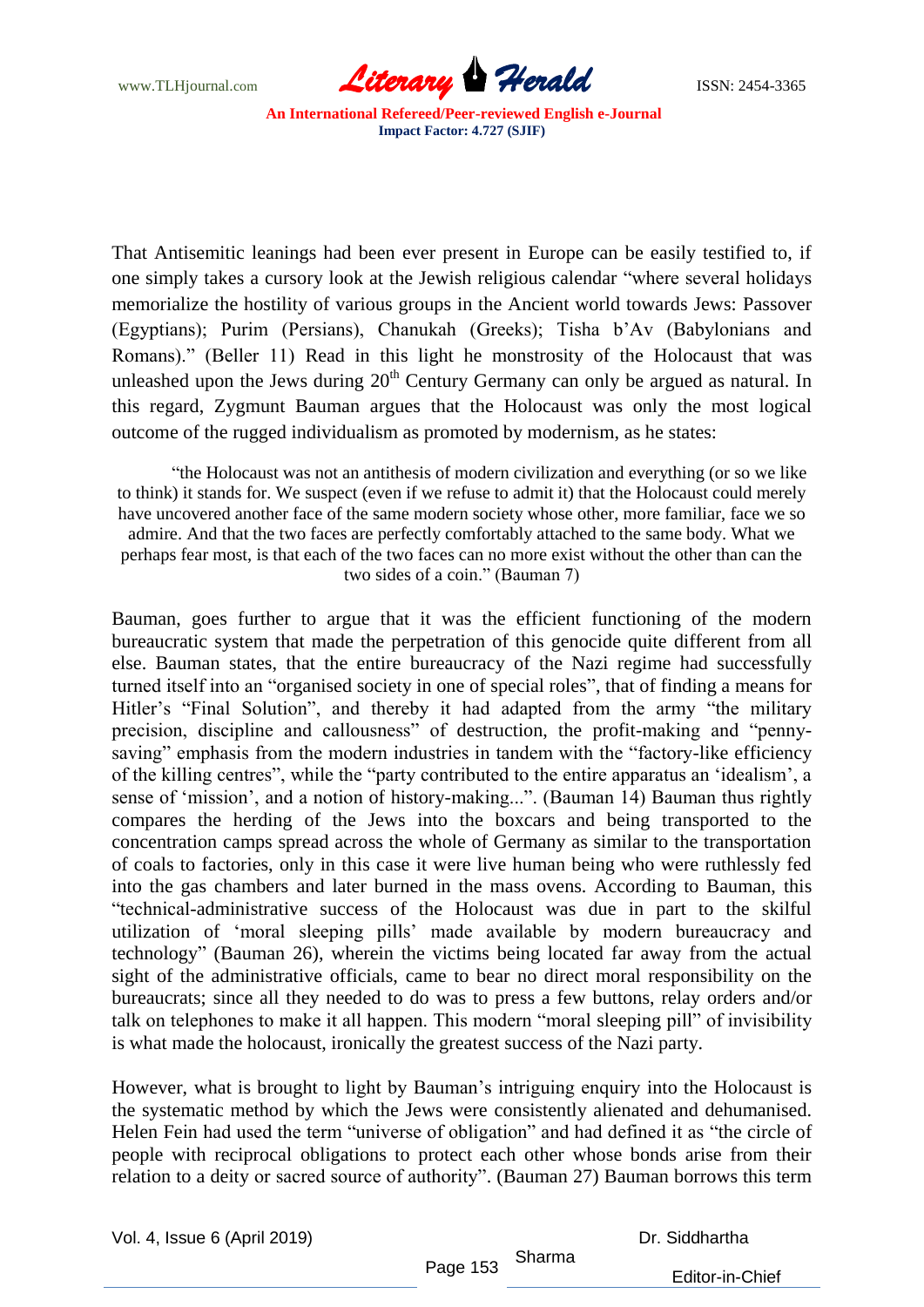

from Fein and states that early in 1933, when a civil servant had first written down the definition of "non-Aryans" excluding the Jews, it was then that the "fate of the European Jewry was sealed". (Bauman 27) Thus, for Bauman the construction of the idea of a pure ―Germanhood‖ that reserved the right to exclude the Jews was only a short step. Bauman explains that this construction of the "Germanhood" had successfully excluded the Jews from the "universe of obligation", and thus in turn justified any kind of extreme levels of torture that was perpetrated on the Jews. In this context Bauman mentions Frank's conjugation of "Jews and lice" that effectively transformed the "Jewish question" from ―the context of racial self-defence into the linguistic universe of ‗self-cleansing' and 'political-hygiene'". (Bauman 27)

The experience of the African slaves being transported from the European colonies of Africa to work in the American plantations can be argued to be somewhat similar to the experience of the European Jewry during the Nazi regime. In this regard one only needs to closely observe the arguments of Paul Gilroy in his seminal work *The Black Atlantic*. Gilroy begins by first depicting the middle passage, the longest stretch of the sea journey, carrying the African slaves from the African colonies to the site of the American plantation farms. Although Gilroy argues in regarding the ship as a chronotope for the Black Atlantic, as the "image of the ship [acts like] a living, micro-cultural, micropolitical system in motion" (Gilroy 4) Be as it may, it would not be a misplaced comparison if one finds similarities between the extreme disciplining, poor living conditions, severe dearth of food and the innumerable deaths caused by over-work or various diseases that plagued both the victims of the concentration camps and the poor black slaves being transported by ships during the middle passage. To take this comparison a bit further, it maybe stated that just as the trauma of the Holocaust forms an integral part of the experience of Jewish modernity, similarly the terrible inhumanity of the black slave trade forms a part of the experience of modernity of the members of the African Diaspora; and just as the experiences of the Holocaust keeps recurring back in the writings of the Jewish authors, the black writer emphasises in remembering slavery as a critique of modernity in general.

Read in this light the marriage of these two different yet allied experiences of the modernity is not very far-fetched as Mantel claims in her review of Caryl Phillip's novel, *The Nature of Blood.* Mantel had charged Phillips with the allegation of trying to "lay" claim to other people's suffering" and deemed this to be "indecent" and "colonial" (Kremer 936) However, most readers seemed to have ignored this criticism and have sided with Paul Gilroy's argument, that, "there is something useful to be gained from setting these two histories closer to each other" (Kremer 936).

In the novel Phillips uses four different narratives to equate the pain and agony of the Jews with the torturous experiences of the black slaves. The first narrative describes the experiences of a white female European female Jew, Eva Stren and her futile attempts to come to terms with a world that has drastically changed post-World War II. The second narrative, that strangely intersperses Eva's narrative without any proper preface or section, depicts the alleged murder of a Christian child, Sebastian New, as a part of the

Vol. 4, Issue 6 (April 2019) Page 154 Dr. Siddhartha Sharma Editor-in-Chief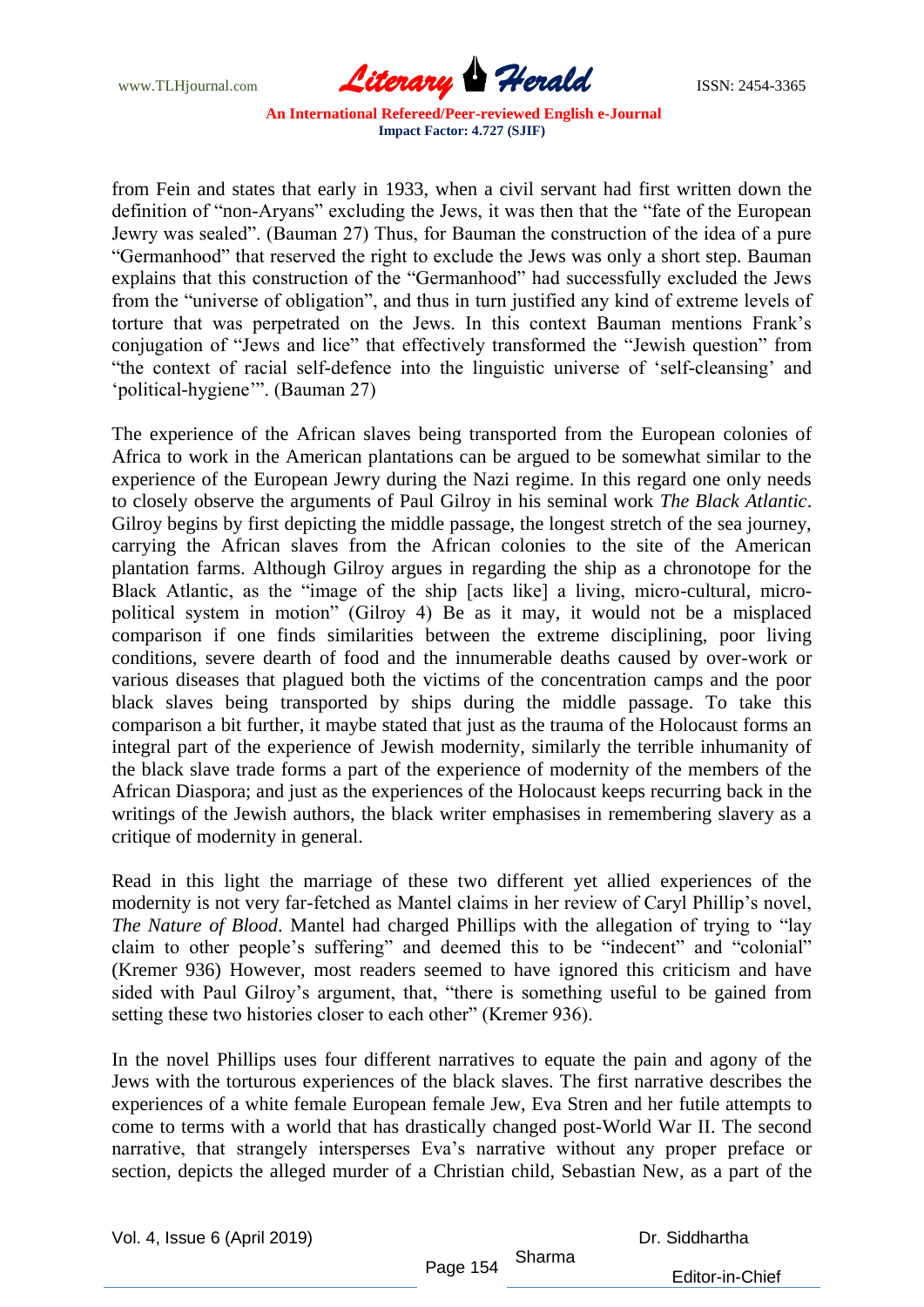www.TLHjournal.com **Literary Herald ISSN: 2454-3365** 

Jewish ritual of the blood libel in the medieval town of Portobuffole, near Venice, but this unproven claim leads to the handing out of capital punishment for three Jews, Servadio, Giacobbe and Moses. The third narrative is again interjected within the second narrative, and this first person account depicts the tale of a Moorish General who had been brought over to Venice to lead the Venetian army into war against the infidel Turks. The fourth narrative, which somewhat stands apart, describes the struggles of Stephan Stern who has left his wife and child in order to make the Jewish dreams of an exclusive Jewish homeland in Palestine become a reality and his brief interaction with Malka, an Ethiopian Jew who is ostracised against by the fellow members of her own community owing to her dark skin colour. Thus what Phillips wishes to accomplish in this novel is to establish a correlation between the traumatic memories of the victims of antisemitism and those of racism, and this is perfectly in keeping with Cathy Caruth's claim that, "trauma itself may provide the very links between cultures". (Craps 1)

## II

What this essay proposes to do is instead of finding the traumatic similarities in each of the four narratives delineated in the novel *The Nature of Blood* begins, the essay wishes to read each of the narratives in manner that justifies its culmination in the tale of Malka, the Ethiopian Jew, facing the brunt of racism even within her own Jewish community. The essay wishes to do this in order to bring to light that how the black Jew could be interpreted as the international Dalit.

As stated above, the first narrative of the novel belongs to the chaotic and unreliable narrator Eva Stern, one among many holocaust survivors of an unnamed concentration camp. Eva is rescued by the liberating army of the Allied forces, and it is here that one of the soldiers of the liberating army, named Gerry starts to make friendly advances towards her. Eva however fails to respond immediately to these advances as the prolonged maltreatment at the hands of the Nazis has made her somewhat inert to even basic human qualities of affection and friendship. However, as the narrative progresses and Phillips presents to us a psychological cross-section of the many conflicting emotions that merge upon Eva's brain we are able to grasp the extent to which she has been affected by the proceedings at the concentration camp and the reason for her inertness to Gerry's romantic advancements.

Eva informs her of her past life. She tells us, she had been the intelligent and hardworking younger sister of a diametrically opposite — fun-loving and adventurous sister — Margot. She had been born into a well affluent family, where the father was a doctor and the mother hailed from a rich aristocratic background. However, with the beginning of the state sponsored discrimination against the Jews by the Nazi government, the entire family of the Sterns is completely uprooted and ultimately meets the tragic end of perishing in the concentration camps. While Margot is sent to hide in one of the houses of a German, in exchange for a hefty sum of money from her father, Eva and her parents are not so lucky, as they are soon found out and herded with other Jews in boxcars and transported after a long and arduous journey to one of the concentration camps. In the course of the

Vol. 4, Issue 6 (April 2019)

Dr. Siddhartha

Page 155 Sharma

Editor-in-Chief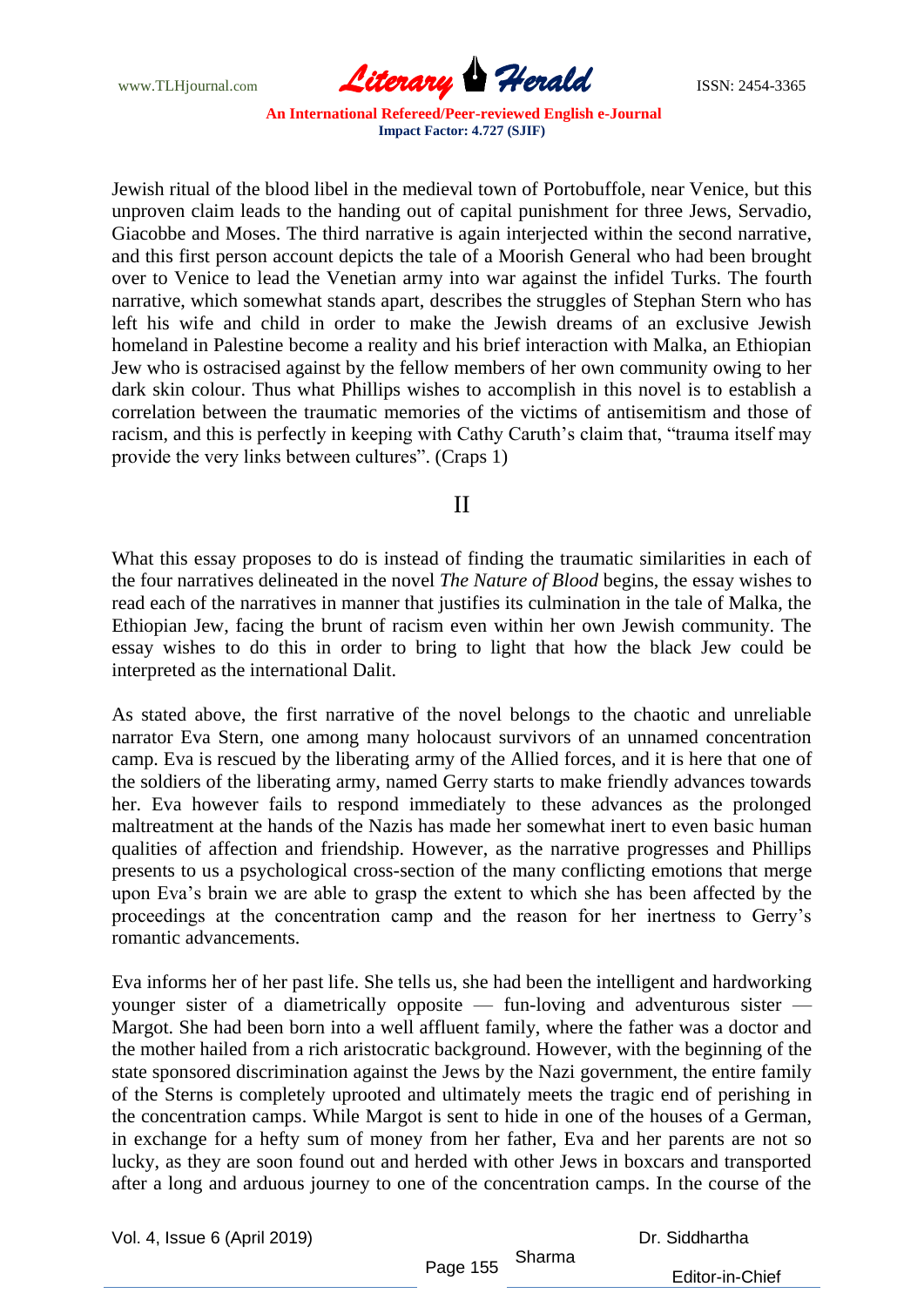www.TLHjournal.com **Literary Herald ISSN: 2454-3365** 

novel we learn, that Margot was repeatedly raped by her keeper and the third time she yelled out in her agony, which eventually led to her being found out by the Nazi secret police, the Gestapo and she was killed as well alongwith her keepers. Eva on the other hand, on account of being relegated the duty of the Muzzleman (Jews given the job of burning off the dead bodies of those killed in the gas chambers of the concentration camps) was the lone survivor, as both her parents perished due to lack of food. It is only natural for a person who having witnessed the very death of her mother in front of her eyes to have become a little withdrawn. Nevertheless, even after Eva breaks out of her shell, and journeys to London to meet Gerry, she is thwarted even in this final chance to reclaim her life, as she finds out that despite his promises, Gerry had married and settled down. Eva seeing no other options tries to commit suicide, but fails and eventually lands up in a hospital. This is where her narrative ends.

A very close approximation of this kind of antisemitic ostracism that Eva and her family had faced during the Nazi regime in Germany can be found in the chronicle that depicts the execution of three Jews — Servadio, Moses and Giacobbe — in the fifteenth century town of Portobuffole, located near Venice, owing to an allegation by the townspeople that they had committed a blood libel, by murdering an innocent Christian boy, Sebastian as part of commemorating their Jewish festivities.

A botched up investigation committee is soon set up by Andrea Dolfin, a Venetian aristocrat chosen by the Signoria of Venice to look into the administration of the town of Portobuffole. The committee in keeping with the antisemitic leanings of the townspeople accordingly declares to have found all three Jews, Servadio, Giacobbe and Moses, along with Fays the tutor and Donato the servant to be guilty of not only the heinous crime of murdering an innocent Christian boy and using his blood to make and consume unleavened bread as a part of their ritual; but also, being involved in such other numerous blasphemous activities, as that of calling the Virgin a whore and Lord Jesus as "the dead one born out of a wedlock". (Phillips 102) Such allegations are said, by the committee, to have been derived from the very confession of the three prime perpetrators of the crime, although they are tactful to leave out the part of exacting this confession under severe torture. The women of the household are nevertheless left out, as it is argued, that women have very little role to play in all Jewish religious rituals. The committee finally decides to burn the three heretics at the stake.

However, all the three Jews alleged of the blood libel mount up their own method of resistance against this state sponsored violence by deciding to fast, and not let a single drop of water pass their lips, all the while they have been confined. Even when they are being led to the stake, Giacobbe and Moses, led by Servadio continue to utter prayers to their deity, which in a way closely approximates the ethereal sacrifice of Christ.

In both of these narratives Phillips brilliantly compares and contrasts the inhuman treatment meted out to Jews by the state itself, across time and space, when it is governed by prejudices. In other words, just as the Nazi administration was occupied by the idea of building a Germany that was cleansed of all "non-Aryan" races, similarly, even in a

| Vol. 4, Issue 6 (April 2019) |          | Sharma | Dr. Siddhartha  |
|------------------------------|----------|--------|-----------------|
|                              | Page 156 |        | Editor-in-Chief |